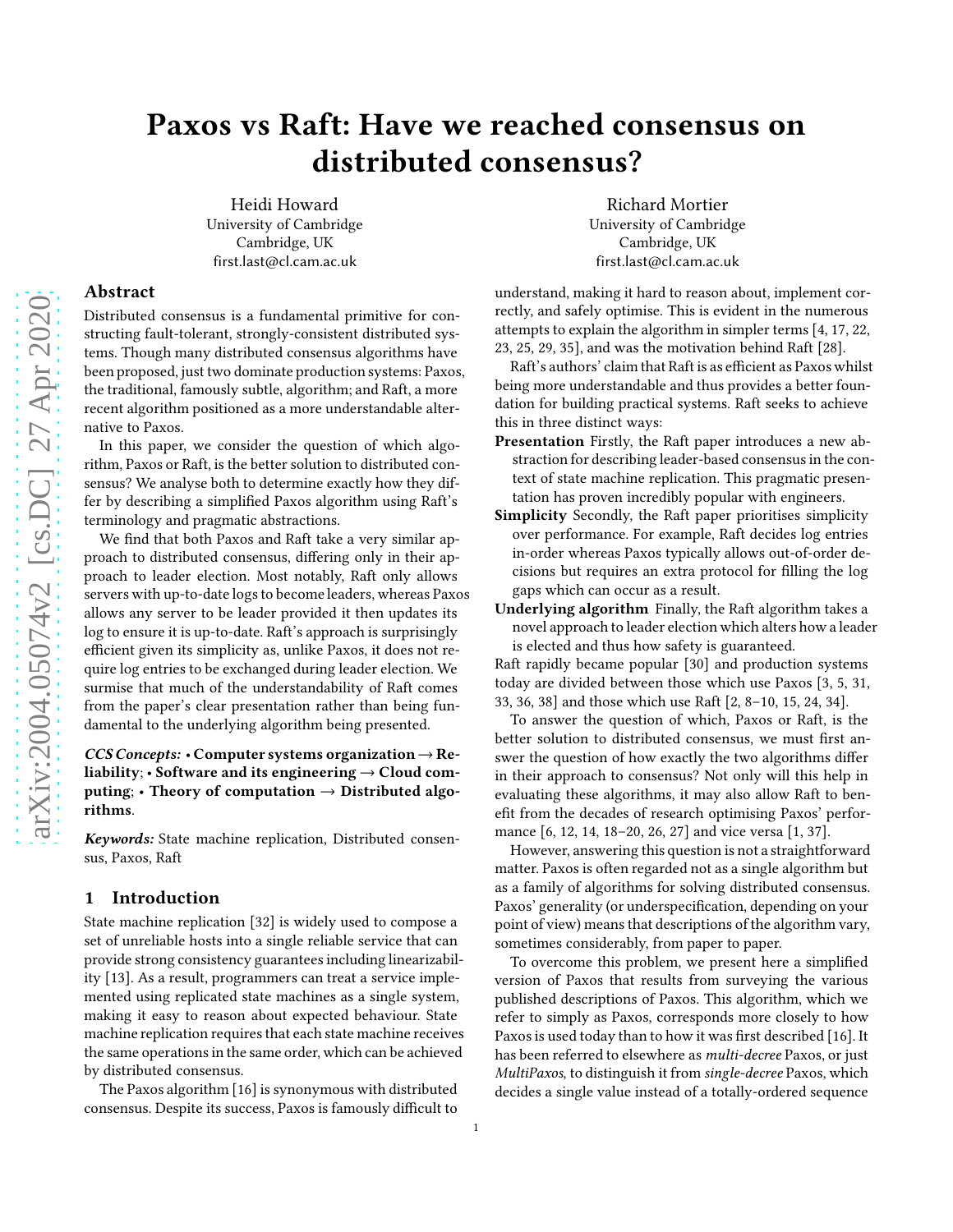of values. We also describe our simplified algorithm using the style and abstractions from the Raft paper, allowing a fair comparison between the two different algorithms.

We conclude that there is no significant difference in understandability between the algorithms, and that Raft's leader election is surprisingly efficient given its simplicity.

### 2 Background

This paper examines distributed consensus in the context of state machine replication. State machine replication requires that an application's deterministic state machine is replicated across n servers with each applying the same set of operations in the same order. This is achieved using a replication log, managed by a distributed consensus algorithm, typically Paxos or Raft.

We assume that the system is non-Byzantine [\[21](#page-5-29)] but we do not assume that the system is synchronous. Messages may be arbitrarily delayed and participating servers may operate at any speed, but we assume message exchange is reliable and in-order (e.g., through use of TCP/IP). We do not depend upon clock synchronisation for safety, though we must for liveness  $[11]$ . We assume each of the *n* servers has an unique id s where  $s \in \{0..(n-1)\}\)$ . We assume that operations are unique, easily achieved by adding a pair of sequence number and server id to each operation.

### 3 Approach of Paxos & Raft

Many consensus algorithms, including Paxos and Raft, use a leader-based approach to solve distributed consensus. At a high-level, these algorithms operate as follows:

One of the n servers is designated the leader. All operations for the state machine are sent to the leader. The leader appends the operation to their log and asks the other servers to do the same. Once the leader has received acknowledgements from a majority of servers that this has taken place, it applies the operation to its state machine. This process repeats until the leader fails. When the leader fails, another server takes over as leader. This process of electing a new leader involves at least a majority of servers, ensuring that the new leader will not overwrite any previously applied operations.

We now examine Paxos and Raft in more detail. Readers may find it helpful to refer to the summaries of Paxos and Raft provided in Appendices [A](#page-6-0) & [B.](#page-7-0) We focus here on the core elements of Paxos and Raft and, due to space constraints, do not compare garbage collection, log compaction, read operations or reconfiguration algorithms.

#### 3.1 Basics

As shown in Figure [1,](#page-1-0) at any time a server can be in one of three states:

Follower A passive state where it is responsible only for replying to RPCs.

<span id="page-1-0"></span>

Figure 1. State transitions between the server states for Paxos & Raft. The transitions in blue are specific to Raft.

- Candidate An active state where it is trying to become a leader using the RequestVotes RPC.
- Leader An active state where it is responsible for adding operations to the replicated log using the AppendEntries RPC.

Initially, servers are in the follower state. Each server continues as a follower until it believes that the leader has failed. The follower then becomes a candidate and tries to be elected leader using RequestVote RPCs. If successful, the candidate becomes a leader. The new leader must regularly send AppendEntries RPCs as keepalives to prevent followers from timing out and becoming candidates.

Each server stores a natural number, the term, which increases monotonically over time. Initially, each server has a current term of zero. The sending server's (hereafter, the sender) current term is included in each RPC. When a server receives an RPC, it (hereafter, the server) first checks the included term. If the sender's term is greater than the server's, then the server will update its term before responding to the RPC and, if the server was either a candidate or a leader, step down to become a follower. If the sender's term is equal to that of the server, then the server will respond to the RPC as usual. If the sender's term is less than that of the server, then the server will respond negatively to the sender, including its term in the response. When the sender receives such a response, it will step down to follower and update its term.

#### 3.2 Normal operation

When a leader receives an operation, it appends it to the end of its log with the current term. The pair of operation and term are known as a log entry. The leader then sends AppendEntries RPCs to all other servers with the new log entry. Each server maintains a commit index to record which log entries are safe to apply to its state machine, and responds to the leader acknowledging successful receipt of the new log entry. Once the leader receives positive responses from a majority of servers, the leader updates its commit index and applies the operation to its state machine. The leader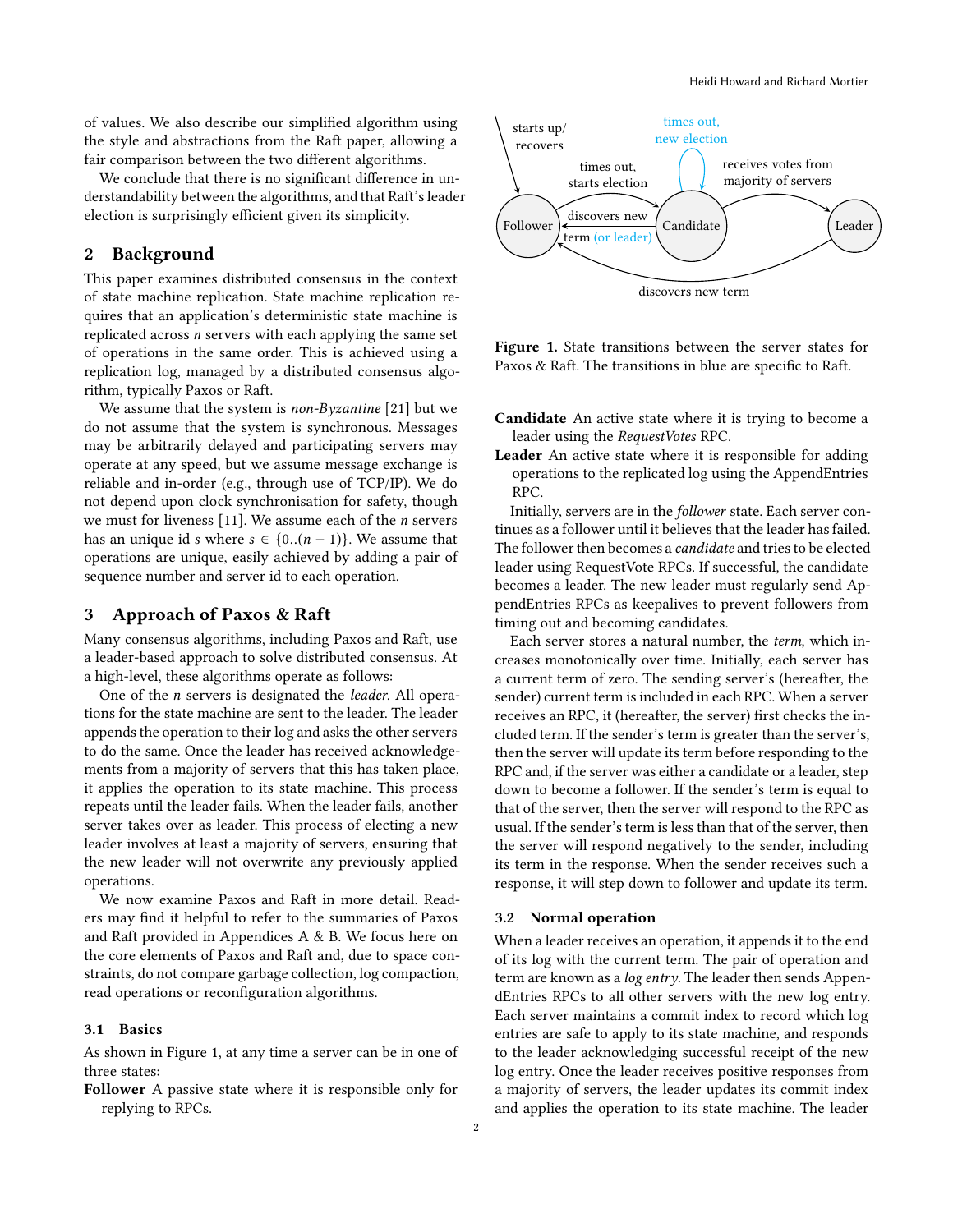<span id="page-2-0"></span>

Figure 2. Logs of three servers running Paxos. Figure [\(a\)](#page-2-0) shows the logs when a leader election was triggered. Figures [\(b—d\)](#page-2-0) show the logs after a leader has been elected but before it has sent its first AppendEntries RPC. The black line shows the commit index and red text highlights the log changes.

then includes the updated commit index in subsequent AppendEntries RPCs.

A follower will only append a log entry (or set of log entries) if its log prior to that entry (or entries) is identical to the leader's log. This ensures that log entries are added in-order, preventing gaps in the log, and ensuring followers apply the correct log entries to their state machines.

#### 3.3 Handling leader failures

This process continues until the leader fails, requiring a new leader to be established. Paxos and Raft take different approaches to this process so we describe each in turn.

Paxos. A follower will timeout after failing to receive a recent AppendEntries RPC from the leader. It then becomes a candidate and updates its term to the next term such that t mod  $n = s$  where t is the next term, n is the number of servers and s is the candidate's server id. The candidate will send RequestVote RPCs to the other servers. This RPC includes the candidate's new term and commit index. When a server receives the RequestVote RPC, it will respond positively provided the candidate's term is greater than its own. This response also includes any log entries that the server has in its log subsequent to the candidate's commit index.

Once the candidate has received positive RequestVote responses from a majority of servers, the candidate must ensure its log includes all committed entries before becoming a leader. It does so as follows. For each index after the commit index, the leader reviews the log entries it has received alongside its own log. If the candidate has seen a log entry for the index then it will update its own log with the entry and the new term. If the leader has seen multiple log entries for the same index then it will update its own log with the entry from the greatest term and the new term. An example of this is given in Figure [2.](#page-2-0) The candidate can now become a leader and begin replicating its log to the other servers.

Raft. At least one of the followers will timeout after not receiving a recent AppendEntries RPC for the leader. It will become a candidate and increment its term. The candidate will send RequestVote RPCs to the other servers. Each includes the candidate's term as well as the candidate's last log term and index. When a server receives the RequestVote request it will respond positively provided the candidate's term is greater than or equal to its own, it has not yet voted for a candidate in this term, and the candidate's log is at least as up-to-date as its own. This last criterion can be checked by ensuring that the candidate's last log term is greater than the server's or, if they are the same, that the candidate's last index is greater than the server's.

Once the candidate has received positive RequestVote responses from a majority of servers, the candidate can become a leader and start replicating its log. However, for safety Raft requires that the leader does not update its commit index until at least one log entry from the new term has been committed.

As there may be multiple candidates in a given term, votes may be split such that no candidate has a majority. In this case, the candidate times out and starts a new election with the next term.

### 3.4 Safety

Both algorithms guarantee the following property:

Theorem 3.1 (State Machine Safety). If a server has applied a log entry at a given index to its state machine, no other server will ever apply a different log entry for the same index.

There is at most one leader per term and a leader will not overwrite its own log so we can prove this by proving the following:

Theorem 3.2 (Leader Completeness). If an operation op is committed at index i by a leader in term t then all leaders of  $terms > t$  will also have operation op at index i.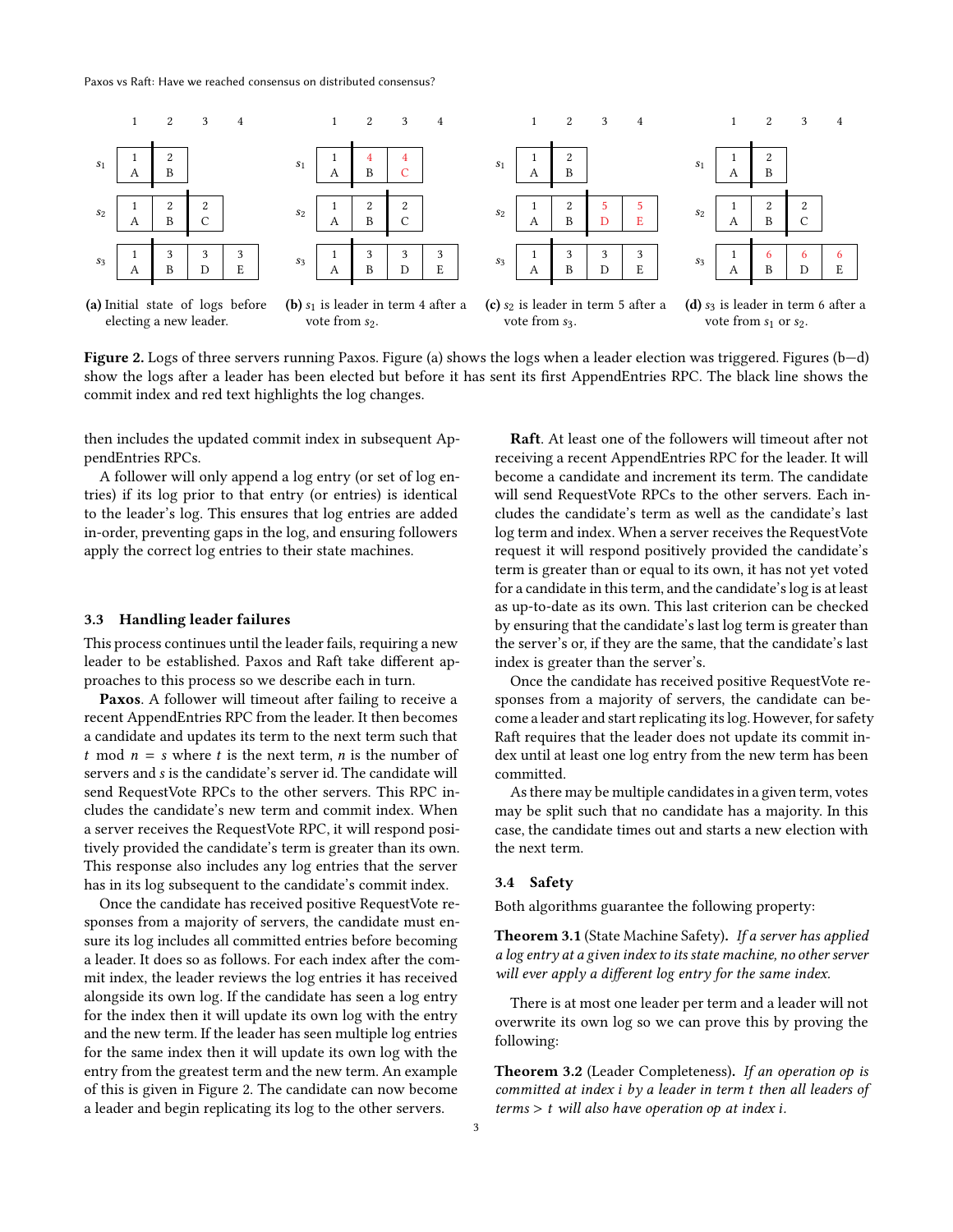Proof sketch for Paxos. Assume operation op is committed at index i with term t. We will use proof by induction over the terms greater than t.

BASE CASE: If there is a leader of term  $t + 1$ , then it will have the operation op at index i.

As any two majority quorums intersect and messages are ordered by term, then at least one server with operation op at index  $i$  and with term  $t$  must have positively replied to the RequestVote RPC from the leader of  $t + 1$ . This server cannot have deleted or overwritten this operation as it cannot have positively responded to an AppendEntries RPC from any other leader since the leader of term t. The leader will choose the operation op as it will not receive any log entries with a term  $> t$ .

INDUCTIVE CASE: Assume that any leaders of terms  $t + 1$  to  $t + k$  have the operation op at index i. If there is a leader of term  $t + k + 1$  then it will also have operation op at index i.

As any two majority quorums intersect and messages are ordered by term, then at least one server with operation op at index *i* and with term *t* to  $t + k$  must have positively replied to the RequestVote RPC from the leader of term  $t +$  $k+1$ . This is because the server cannot have deleted or overwritten this operation as it has not positively responded to an AppendEntries RPC from any leader except those with terms  $t$  to  $t + k$ . From our induction hypothesis, all these leaders will also have operation op at index i and thus will not have overwritten it. The leader may choose another operation only if it receives a log entry with that different operation at index i and with a greater term. From our induction hypothesis, all leaders of terms t to  $t + k$  will also have operation op at index i and thus will not write another operation at index  $i$ .

The proof for Raft uses the same induction but the details differ due to Raft's different approach to leader election.

#### 4 Discussion

Raft and Paxos take different approaches to leader election, summarised in Table [1.](#page-4-4) We compare two dimensions, understandability and efficiency, to determine which is best.

Understandability. Raft guarantees that if two logs contain the same operation then it will have the same index and term in both. In other words, each operation is assigned a unique index and term pair. However, this is not the case in Paxos, where an operation may be assigned a higher term by a future leader, as demonstrated by operations B and C in Figure [2b.](#page-2-0) In Paxos, a log entry before the commit index may be overwritten. This is safe because the log entry will only be overwritten by an entry with the same operation, but it not as intuitive as Raft's approach.

The flip side of this is that Paxos makes it safe to commit a log entry if it is present on a majority of servers; but this is not the case for Raft, which requires that a leader only

commits a log entry from a previous term if it is present on the majority of servers and the leader has committed a subsequent log entry from the current term.

In Paxos, the log entries replicated by the leader are either from the current term or they are already committed. We can see this in Figure [2,](#page-2-0) where all log entries after the commit index on the leader have the current term. This is not the case in Raft where a leader may be replicating uncommitted entries from previous terms.

Overall, we feel that Raft's approach is slightly more understandable than Paxos' but not significantly so.

Efficiency. In Paxos, if multiple servers become candidates simultaneously, the candidate with the higher term will win the election. In Raft, if multiple servers become candidates simultaneously, they may split the votes as they will have the same term, and so neither will win the election. Raft mitigates this by having followers wait an additional period, drawn from a uniform random distribution, after the election timeout. We thus expect that Raft will be both slower and have higher variance in the time taken to elect a leader.

However, Raft's leader election phase is more lightweight than Paxos'. Raft only allows a candidate with an up-to-date log to become a leader and thus need not send log entries during leader election. This is not true of Paxos, where every positive RequestVote response includes the follower's log entries after the candidate's commit index. There are various options to reduce the number of log entries sent but ultimately, it will always be necessary for some log entries to be sent if the leader's log is not already up to date.

It is not just with the RequestVote responses that Paxos sends more log entries than Raft. In both algorithms, once a candidate becomes a leader it will copy its log to all other servers. In Paxos, a log entry may have been given a new term by the leader and thus the leader may send another copy of the log entry to a server which already has a copy. This is not the case with Raft, where each log entry keeps the same term throughout its time in the log.

Overall, compared to Paxos, Raft's approach to leader election is surprisingly efficient for such a simple approach.

## 5 Relation to classical Paxos

Readers who are familiar with Paxos may feel that our description of Paxos differs from those previously published, and so we now outline how our Paxos algorithm relates to those found elsewhere in the literature.

Roles. Some descriptions of Paxos divide the responsibility of Paxos into three roles: proposer, acceptor and learner [\[17\]](#page-5-3) or leader, acceptor and replica [\[35\]](#page-5-8). Our presentation uses just one role, server, which incorporates all roles. This pre-sentation using a single role has also used the name replica [\[7](#page-5-31)],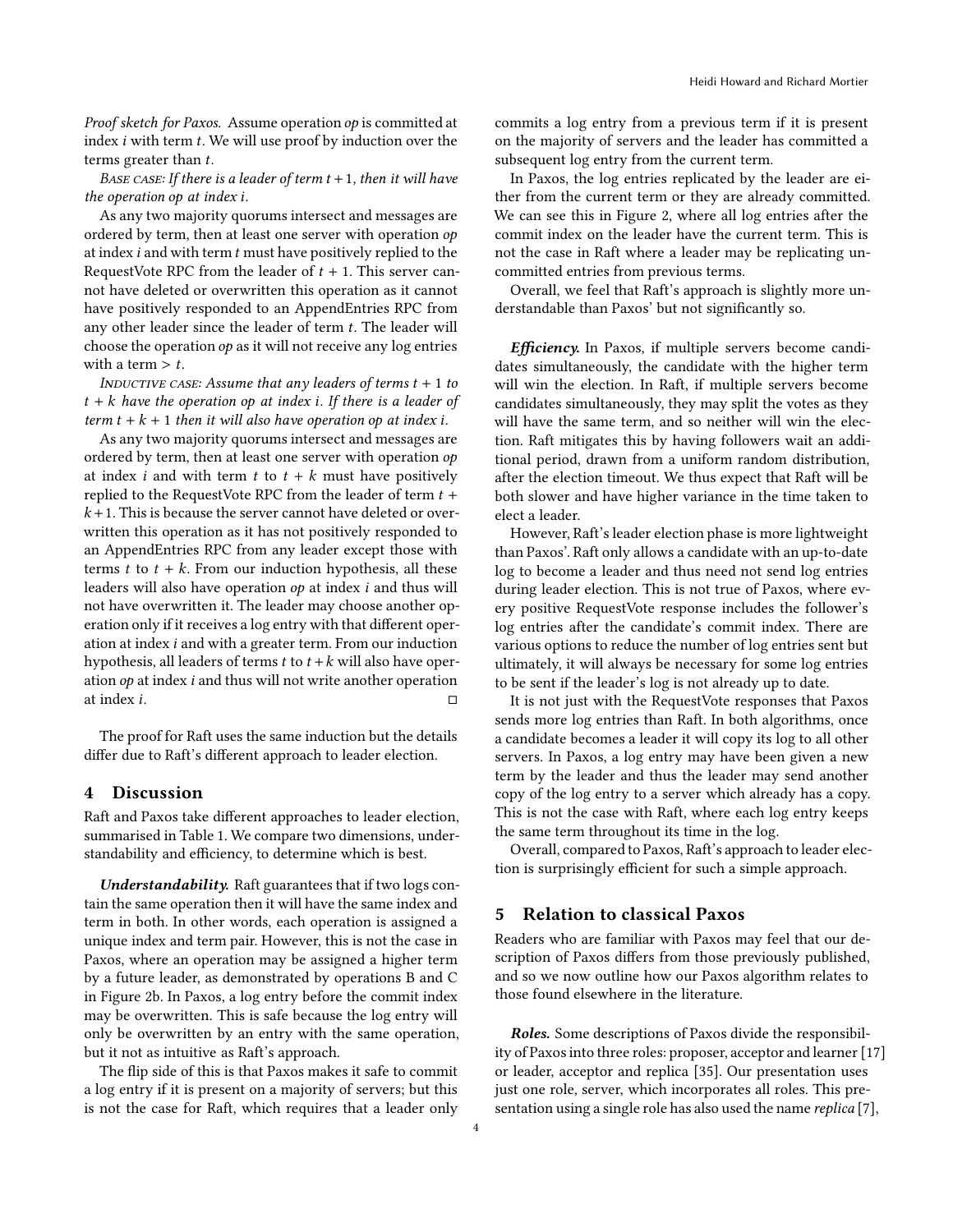<span id="page-4-4"></span>Paxos vs Raft: Have we reached consensus on distributed consensus?

|                                                                                                                                                                                                                                             | Paxos                                                 | Raft                                               |
|---------------------------------------------------------------------------------------------------------------------------------------------------------------------------------------------------------------------------------------------|-------------------------------------------------------|----------------------------------------------------|
| How does it ensure                                                                                                                                                                                                                          | A server $s$ can only be a candidate in a term $t$ if | A follower can become a candidate in any           |
| that each term has at                                                                                                                                                                                                                       | t mod $n = s$ . There will only be one candidate      | term. Each follower will only vote for one can-    |
| most one leader?                                                                                                                                                                                                                            | per term so only one leader per term.                 | didate per term, so only one candidate can get     |
|                                                                                                                                                                                                                                             |                                                       | a majority of votes and become the leader.         |
| How does it ensure                                                                                                                                                                                                                          | Each RequestVote reply includes the fol-              | A vote is granted only if the candidate's log is   |
| that a new leader's log                                                                                                                                                                                                                     | lower's log entries. Once a candidate has re-         | at least as up-to-date as the followers'. This en- |
| contains all commit-                                                                                                                                                                                                                        | ceived RequestVote responses from a majority          | sures that a candidate only becomes a leader       |
| ted log entries?                                                                                                                                                                                                                            | of followers, it adds the entries with the high-      | if its log is at least as up-to-date as a majority |
|                                                                                                                                                                                                                                             | est term to its log.                                  | of followers.                                      |
| How does it ensure                                                                                                                                                                                                                          | Log entries from previous terms are added to          | The leader replicates the log entries to the       |
| that leaders<br>safely                                                                                                                                                                                                                      | the leader's log with the leader's term. The          | other servers without changing the term. The       |
| commit log entries                                                                                                                                                                                                                          | leader then replicates the log entries as if they     | leader cannot consider these entries commit-       |
| from previous terms?                                                                                                                                                                                                                        | were from the leader's term.                          | ted until it has replicated a subsequent log en-   |
|                                                                                                                                                                                                                                             |                                                       | try from its own term.                             |
| $T-11-1$ $C_{1}$ , $C_{11}$ $C_{21}$ $C_{31}$ $C_{41}$ $C_{51}$ $C_{62}$ , $C_{7}$ $C_{8}$ , $C_{9}$ $C_{10}$ $C_{11}$ $C_{12}$ $C_{13}$ $C_{14}$ $C_{15}$ $C_{16}$ $C_{17}$ $C_{18}$ $C_{19}$ $C_{10}$ $C_{11}$ $C_{12}$ $C_{13}$ $C_{14}$ |                                                       |                                                    |

Table 1. Summary of the differences between Paxos and Raft

Terminology. Terms are also referred to as views, ballot numbers [\[35\]](#page-5-8), proposal numbers [\[17\]](#page-5-3), round numbers or sequence numbers [\[7\]](#page-5-31). Our leader is also referred to as a master [\[7\]](#page-5-31), primary, coordinator or distinguished proposer [\[17\]](#page-5-3). Typically, the period during which a server is a candidate is known as phase-1 and the period during which a server is a leader is known as phase-2. The RequestVote RPCs are often referred to as phase1a and phase1b messages [\[35\]](#page-5-8), prepare request and response [\[17\]](#page-5-3) or prepare and promise messages. The AppendEntries RPCs are often referred to as phase2a and phase2b messages [\[35\]](#page-5-8), accept request and response [\[17](#page-5-3)] or propose and accept messages.

Terms. Paxos requires only that terms are totally ordered and that each server is allocated a disjoint set of terms (for safety) and that each server can use a term greater than any other term (for liveness). Whilst some descriptions of Paxos use round-robin natural numbers like us [\[7\]](#page-5-31), others use lexicographically ordered pairs, consisting of an integer and the server ID, where each server only uses terms containing its own ID [\[35\]](#page-5-8).

Ordering. Our log entries are replicated and decided inorder. This is not necessary but it does avoid the complexities of filling log gaps [\[17\]](#page-5-3). Similarly, some descriptions of Paxos bound the number of concurrent decisions, often necessary for reconfiguration [\[17](#page-5-3), [35\]](#page-5-8).

### 6 Summary

The Raft algorithm was proposed to address the longstanding issues with understandability of the widely studied Paxos algorithm. In this paper, we have demonstrated that much of the understandability of Raft comes from its pragmatic abstraction and excellent presentation. By describing a simplified Paxos algorithm using the same approach as Raft, we

find that the two algorithms differ only in their approach to leader election. Specifically:

- (i) Paxos divides terms between servers, whereas Raft allows a follower to become a candidate in any term but followers will vote for only one candidate per term.
- (ii) Paxos followers will vote for any candidate, whereas Raft followers will only vote for a candidate if the candidate's log is at-least-as up-to-date.
- (iii) If a leader has uncommitted log entries from a previous term, Paxos will replicate them in the current term whereas Raft will replicate them in their original term.

The Raft paper claims that Raft is significantly more understandable than Paxos, and as efficient. On the contrary, we find that the two algorithms are not significantly different in understandability but Raft's leader election is surprisingly lightweight when compared to Paxos'. Both algorithms we have presented are naïve by design and could certainly be optimised to improve performance, though often at the cost of increased complexity.

Acknowledgements. This work funded in part by EPSRC EP/N028260/2 and EP/M02315X/1.

### References

- <span id="page-4-3"></span>[1] Arora, V., Mittal, T., Agrawal, D., El Abbadi, A., Xue, X., Zhiyanan, Z., and Zhujianfeng, Z. Leader or majority: Why have one when you can have both? improving read scalability in raft-like consensus protocols. In Proceedings of the 9th USENIX Conference on Hot Topics in Cloud Computing (USA, 2017), HotCloud'17, USENIX Association, p. 14.
- <span id="page-4-2"></span>[2] Atomix. https://atomix.io.
- <span id="page-4-1"></span>[3] BAKER, J., BOND, C., CORBETT, J. C., FURMAN, J., KHORLIN, A., LARson, J., Leon, J.-M., Li, Y., Lloyd, A., and Yushprakh, V. Megastore: Providing scalable, highly available storage for interactive services. In Proceedings of the Conference on Innovative Data system Research (CIDR) (2011), pp. 223–234.
- <span id="page-4-0"></span>[4] BOICHAT, R., DUTTA, P., FRØLUND, S., AND GUERRAOUI, R. Deconstructing paxos. SIGACT News 34, 1 (Mar. 2003), 47–67.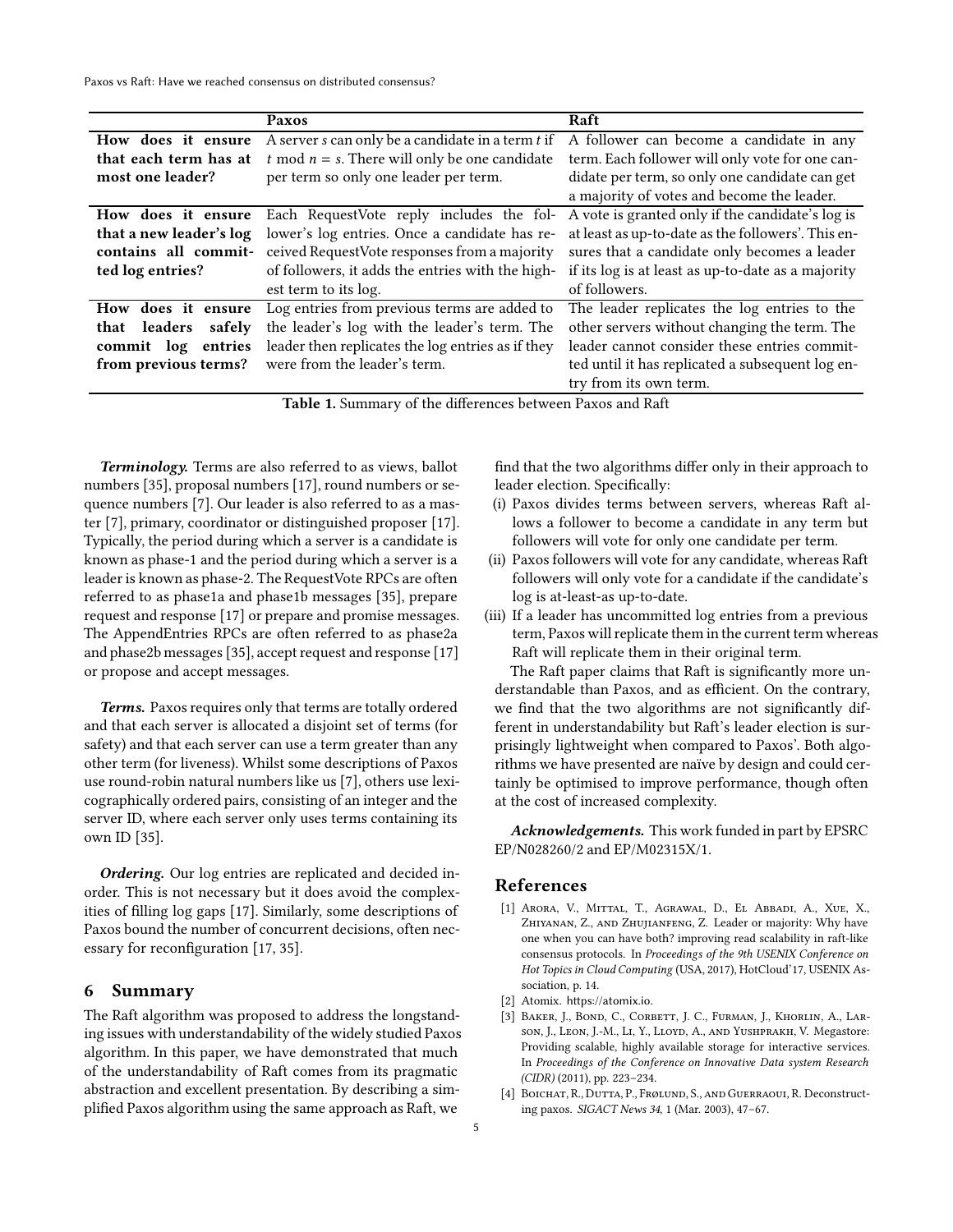- <span id="page-5-11"></span>[5] BURROWS, M. The chubby lock service for loosely-coupled distributed systems. In Proceedings of the 7th Symposium on Operating Systems Design and Implementation (USA, 2006), OSDI '06, USENIX Association, pp. 335–350.
- <span id="page-5-21"></span>[6] CAMARGOS, L. J., SCHMIDT, R. M., AND PEDONE, F. Multicoordinated paxos. In Proceedings of the Twenty-Sixth Annual ACM Symposium on Principles of Distributed Computing (New York, NY, USA, 2007), PODC '07, Association for Computing Machinery, pp. 316–317.
- <span id="page-5-31"></span>[7] Chandra, T. D., Griesemer, R., and Redstone, J. Paxos made live: An engineering perspective. In Proceedings of the Twenty-Sixth Annual ACM Symposium on Principles of Distributed Computing (New York, NY, USA, 2007), PODC '07, Association for Computing Machinery, pp. 398–407.
- <span id="page-5-16"></span>[8] CockroachDB. https://www.cockroachlabs.com.
- [9] Consul by hashicorp. https://www.consul.io.
- <span id="page-5-17"></span>[10] etcd. https://coreos.com/etcd/.
- <span id="page-5-30"></span>[11] FISCHER, M. J., LYNCH, N. A., AND PATERSON, M. S. Impossibility of distributed consensus with one faulty process. J. ACM 32, 2 (Apr. 1985), 374–382.
- <span id="page-5-22"></span>[12] GAFNI, E., AND LAMPORT, L. Disk paxos. In Proceedings of the 14th International Conference on Distributed Computing (Berlin, Heidelberg, 2000), DISC '00, Springer-Verlag, pp. 330–344.
- <span id="page-5-1"></span>[13] HERLIHY, M. P., AND WING, J. M. Linearizability: A correctness condition for concurrent objects. ACM Trans. Program. Lang. Syst. 12, 3 (July 1990), 463–492.
- <span id="page-5-23"></span>[14] Kraska, T., Pang, G., Franklin, M. J., Madden, S., and Fekete, A. Mdcc: Multi-data center consistency. In Proceedings of the 8th ACM European Conference on Computer Systems (New York, NY, USA, 2013), EuroSys '13, Association for Computing Machinery, pp. 113–126.
- <span id="page-5-18"></span>[15] Kubernetes: Production-grade container orchestration. https://kubernetes.io.
- <span id="page-5-2"></span>[16] LAMPORT, L. The part-time parliament. ACM Trans. Comput. Syst. 16, 2 (May 1998), 133–169.
- <span id="page-5-3"></span>[17] LAMPORT, L. Paxos made simple. ACM SIGACT News (Distributed Computing Column) 32, 4 (Whole Number 121, December 2001) (December 2001), 51–58.
- <span id="page-5-24"></span>[18] Lamport, L. Generalized consensus and paxos. Tech. Rep. MSR-TR-2005-33, Microsoft, March 2005.
- [19] LAMPORT, L. Fast paxos. Distributed Computing 19 (October 2006), 79–103.
- <span id="page-5-25"></span>[20] Lamport, L., and Massa, M. Cheap paxos. In Proceedings of the 2004 International Conference on Dependable Systems and Networks (USA, 2004), DSN '04, IEEE Computer Society, p. 307.
- <span id="page-5-29"></span>[21] LAMPORT, L., SHOSTAK, R., AND PEASE, M. The byzantine generals problem. ACM Trans. Program. Lang. Syst. 4, 3 (July 1982), 382–401.
- <span id="page-5-4"></span>[22] Lampson, B. The abcd's of paxos. In Proceedings of the Twentieth Annual ACM Symposium on Principles of Distributed Computing (New York, NY, USA, 2001), PODC '01, Association for Computing Machinery, p. 13.
- <span id="page-5-5"></span>[23] LAMPSON, B. W. How to build a highly available system using consensus. In Proceedings of the 10th International Workshop on Distributed Algorithms (Berlin, Heidelberg, 1996), WDAG '96, Springer-Verlag, pp. 1–17.
- <span id="page-5-19"></span>[24] M3: Uber's open source, large-scale metrics platform for prometheus. https://eng.uber.com/m3/.
- <span id="page-5-6"></span>[25] Meling, H., and Jehl, L. Tutorial summary: Paxos explained from scratch. In Proceedings of the 17th International Conference on Principles of Distributed Systems - Volume 8304 (Berlin, Heidelberg, 2013), OPODIS 2013, Springer-Verlag, pp. 1–10.
- <span id="page-5-26"></span>[26] MORARU, I., ANDERSEN, D. G., AND KAMINSKY, M. There is more consensus in egalitarian parliaments. In Proceedings of the Twenty-Fourth ACM Symposium on Operating Systems Principles (New York, NY, USA, 2013), SOSP '13, Association for Computing Machinery, pp. 358–372.
- <span id="page-5-27"></span>[27] Moraru, I., Andersen, D. G., and Kaminsky, M. Paxos quorum leases: Fast reads without sacrificing writes. In Proceedings of the ACM Symposium on Cloud Computing (New York, NY, USA, 2014), SOCC '14, Association for Computing Machinery, pp. 1–13.
- <span id="page-5-9"></span>[28] ONGARO, D., AND OUSTERHOUT, J. In search of an understandable consensus algorithm. In Proceedings of the 2014 USENIX Conference on USENIX Annual Technical Conference (USA, 2014), USENIX ATC'14, USENIX Association, pp. 305–320.
- <span id="page-5-7"></span>[29] PRISCO, R. D., LAMPSON, B. W., AND LYNCH, N. A. Revisiting the paxos algorithm. In Proceedings of the 11th International Workshop on Distributed Algorithms (Berlin, Heidelberg, 1997), WDAG '97, Springer-Verlag, pp. 111–125.
- <span id="page-5-10"></span>[30] The raft consensus algorithm. https://raft.github.io.
- <span id="page-5-12"></span>[31] Ramakrishnan, R., Sridharan, B., Douceur, J. R., Kasturi, P., Krishnamachari-Sampath, B., Krishnamoorthy, K., Li, P., Manu, M., MICHAYLOV, S., RAMOS, R., AND ET AL. Azure data lake store: A hyperscale distributed file service for big data analytics. In Proceedings of the 2017 ACM International Conference on Management of Data (New York, NY, USA, 2017), SIGMOD '17, Association for Computing Machinery, pp. 51–63.
- <span id="page-5-0"></span>[32] SCHNEIDER, F. B. Implementing fault-tolerant services using the state machine approach: A tutorial. ACM Comput. Surv. 22, 4 (Dec. 1990), 299–319.
- <span id="page-5-13"></span>[33] Schwarzkopf, M., Konwinski, A., Abd-El-Malek, M., and Wilkes, J. Omega: Flexible, scalable schedulers for large compute clusters. In Proceedings of the 8th ACM European Conference on Computer Systems (New York, NY, USA, 2013), EuroSys '13, Association for Computing Machinery, pp. 351–364.
- <span id="page-5-20"></span>[34] Trillian: General transparency. https://github.com/google/trillian/.
- <span id="page-5-8"></span>[35] VAN RENESSE, R., AND ALTINBUKEN, D. Paxos made moderately complex. ACM Comput. Surv. 47, 3 (Feb. 2015).
- <span id="page-5-14"></span>[36] Verma, A., Pedrosa, L., Korupolu, M., Oppenheimer, D., Tune, E., and Wilkes, J. Large-scale cluster management at google with borg. In Proceedings of the Tenth European Conference on Computer Systems (New York, NY, USA, 2015), EuroSys '15, Association for Computing Machinery.
- <span id="page-5-28"></span>[37] Zhang, Y., Ramadan, E., Mekky, H., and Zhang, Z.-L. When raft meets sdn: How to elect a leader and reach consensus in an unruly network. In Proceedings of the First Asia-Pacific Workshop on Networking (New York, NY, USA, 2017), APNet'17, Association for Computing Machinery, pp. 1–7.
- <span id="page-5-15"></span>[38] Zheng, J., Lin, Q., Xu, J., Wei, C., Zeng, C., Yang, P., and Zhang, Y. Paxosstore: High-availability storage made practical in wechat. Proc. VLDB Endow. 10, 12 (Aug. 2017), 1730–1741.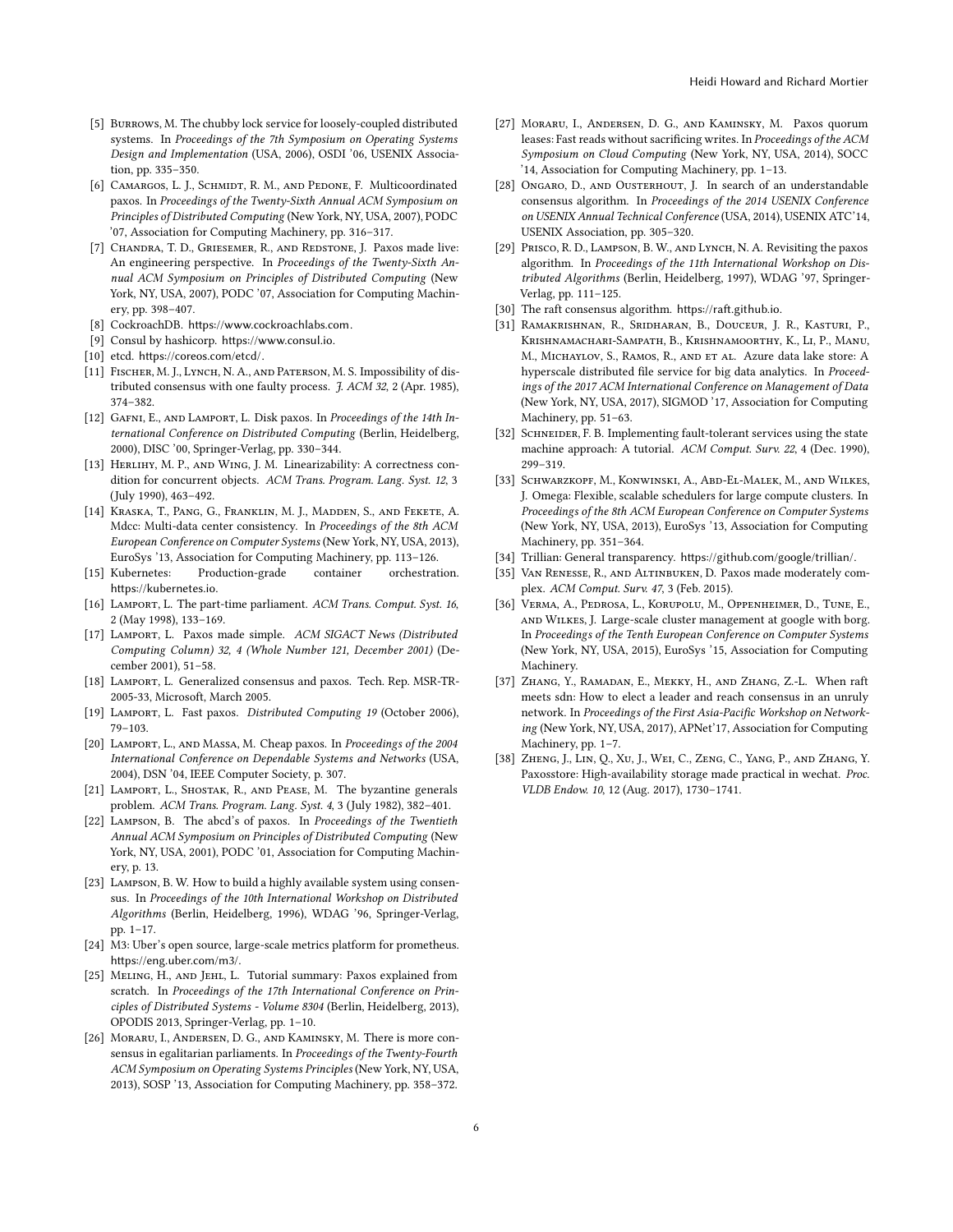# <span id="page-6-0"></span>A Paxos Algorithm

This summarises our simplified, Raft-style Paxos algorithm. The text in red is unique to Paxos.

### **State**

### Persistent state on all servers: (Updated on stable storage before responding to RPCs)

- currentTerm latest term server has seen (initialized to 0 on first boot, increases monotonically)
- log[ ] log entries; each entry contains command for state machine, and term when entry was received by leader (first index is 1)

### Volatile state on all servers:

- commitIndex index of highest log entry known to be committed (initialized to 0, increases monotonically)
- lastApplied index of highest log entry applied to state machine (initialized to 0, increases monotonically)

### Volatile state on candidates: (Reinitialized after election) entries[] Log entries received with votes

Volatile state on leaders: (Reinitialized after election)

- nextIndex[ ] for each server, index of the next log entry to send to that server (initialized to leader commit index  $+1$ )
- matchIndex[ ] for each server, index of highest log entry known to be replicated on server (initialized to 0, increases monotonically)

### AppendEntries RPC

Invoked by leader to replicate log entries; also used as heartbeat

### Arguments:

term leader's term

prevLogIndex index of log entry immediately preceding new ones

prevLogTerm term of prevLogIndex entry

entries[ ] log entries to store (empty for heartbeat; may send more than one for efficiency)

leaderCommit leader's commitIndex

### Results:

term currentTerm, for leader to update itself

success true if follower contained entry matching prevLogIndex and prevLogTerm

### Receiver implementation:

- 1. Reply false if term < currentTerm
- 2. Reply false if log doesn't contain an entry at prevLogIndex whose term matches prevLogTerm
- 3. If an existing entry conflicts with a new one (same index but different terms), delete the existing entry and all that follow it
- 4. Append any new entries not already in the log
- 5. If leaderCommit > commitIndex: set commitIndex = min(leaderCommit, index of last new entry)

### RequestVote RPC

Invoked by candidates to gather votes

Arguments:

term candidate's term

# leaderCommit candidate's commit index

Results:

term currentTerm, for candidate to update itself voteGranted true indicates candidate received vote entries[] follower's log entries after leaderCommit

# Receiver implementation:

- 1. Reply false if term < currentTerm
- 2. Grant vote and send any log entries after leaderCommit

### Rules for Servers

### All Servers:

- If commitIndex > lastApplied: increment lastApplied and apply log[lastApplied] to state machine
- If RPC request or response contains term T > currentTerm: set currentTerm = T and convert to follower

# Followers:

- Respond to RPCs from candidates and leaders
- If election timeout elapses without receiving AppendEntries RPC from current leader or granting vote to candidate: convert to candidate

# Candidates:

- On conversion to candidate, start election: increase currentTerm to next t such that t mod  $n = s$ , copy any log entries after commitIndex to entries[], and send RequestVote RPCs to all other servers
- Add any log entries received from RequestVote responses to entries[]
- If votes received from majority of servers: update log by adding entries[] with currentTerm (using value with greatest term if there are multiple entries with same index) and become leader

### Leaders:

- Upon election: send initial empty AppendEntries RPCs (heartbeat) to each server; repeat during idle periods to prevent election timeouts
- If command received from client: append entry to local log, respond after entry applied to state machine
- If last  $log index \geq nextIndex$  for a follower: send AppendEntries RPC with log entries starting at nextIndex
	- If successful: update nextIndex and matchIndex for follower
	- If AppendEntries fails because of log inconsistency: decrement nextIndex and retry
- If there exists an N such that  $N >$  commitIndex and a majority of matchIndex $[i] \geq N$ : set commitIndex = N